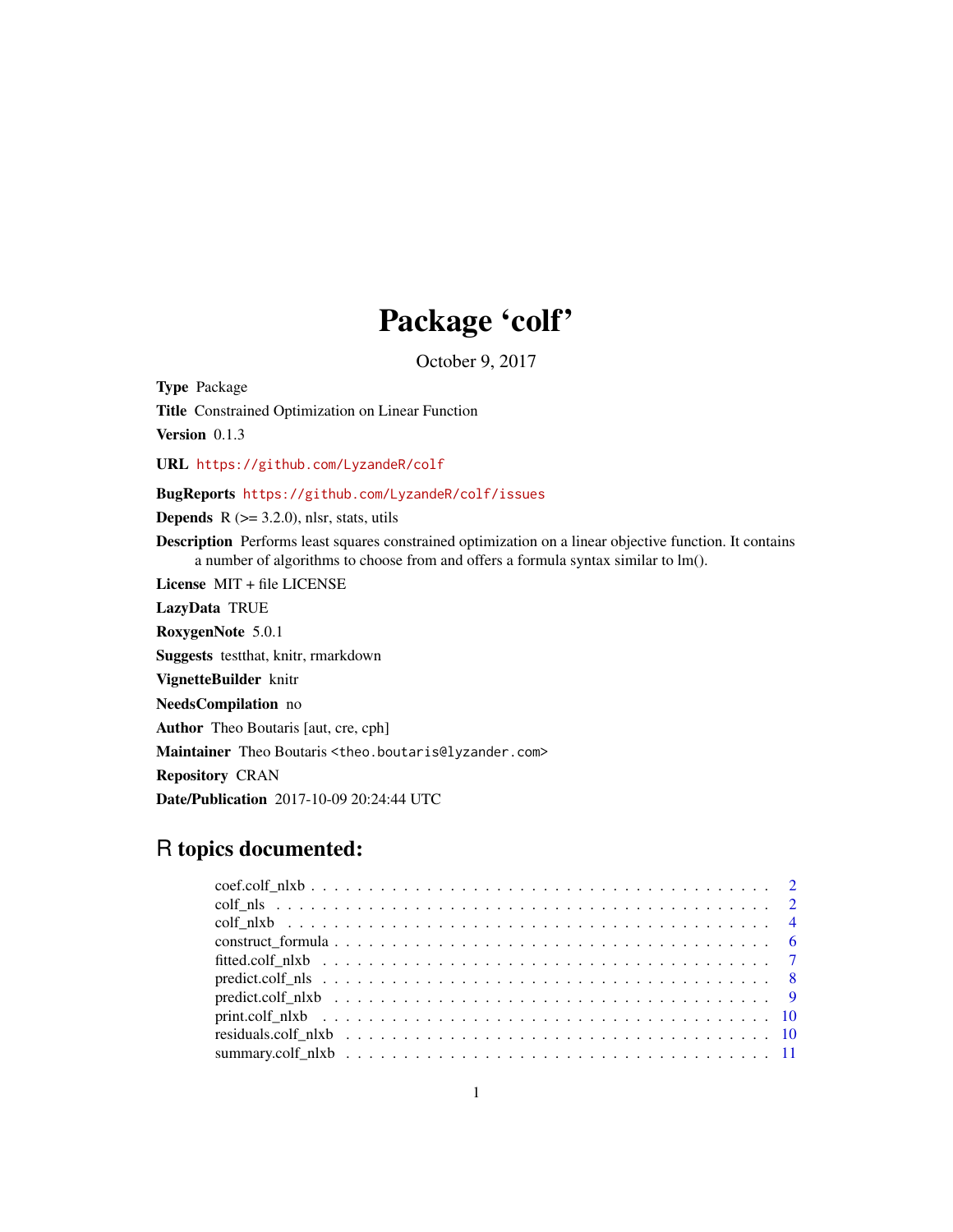#### <span id="page-1-0"></span>**Index** [12](#page-11-0)

coef.colf\_nlxb *Coefficients for colf\_nlxb*

# Description

Coefficients for colf\_nlxb

#### Usage

## S3 method for class 'colf\_nlxb' coef(object, ...)

#### Arguments

| object   | A colf_nlxb object i.e. the result of running colf_nlxb |
|----------|---------------------------------------------------------|
| $\cdots$ | Currently not used                                      |

#### Value

A vector with the coefficients

# Examples

mymod <- colf\_nlxb(mpg ~ hp + cyl, mtcars)

#coefficients coef(mymod)

| CO 1 |  | n i | ╮ |
|------|--|-----|---|
|------|--|-----|---|

Non linear Least Squares Optimization on a Linear Objective Func*tion*

### Description

Non linear least squares optimization using the port algorithm on a linear objective function.

# Usage

```
colf_nls(formula, data, start = NULL, trace = FALSE, control = NULL,
 na.action = c("na.omit", "na.fail", "na.exclude"), lower = -Inf,
 upper = Inf, ...
```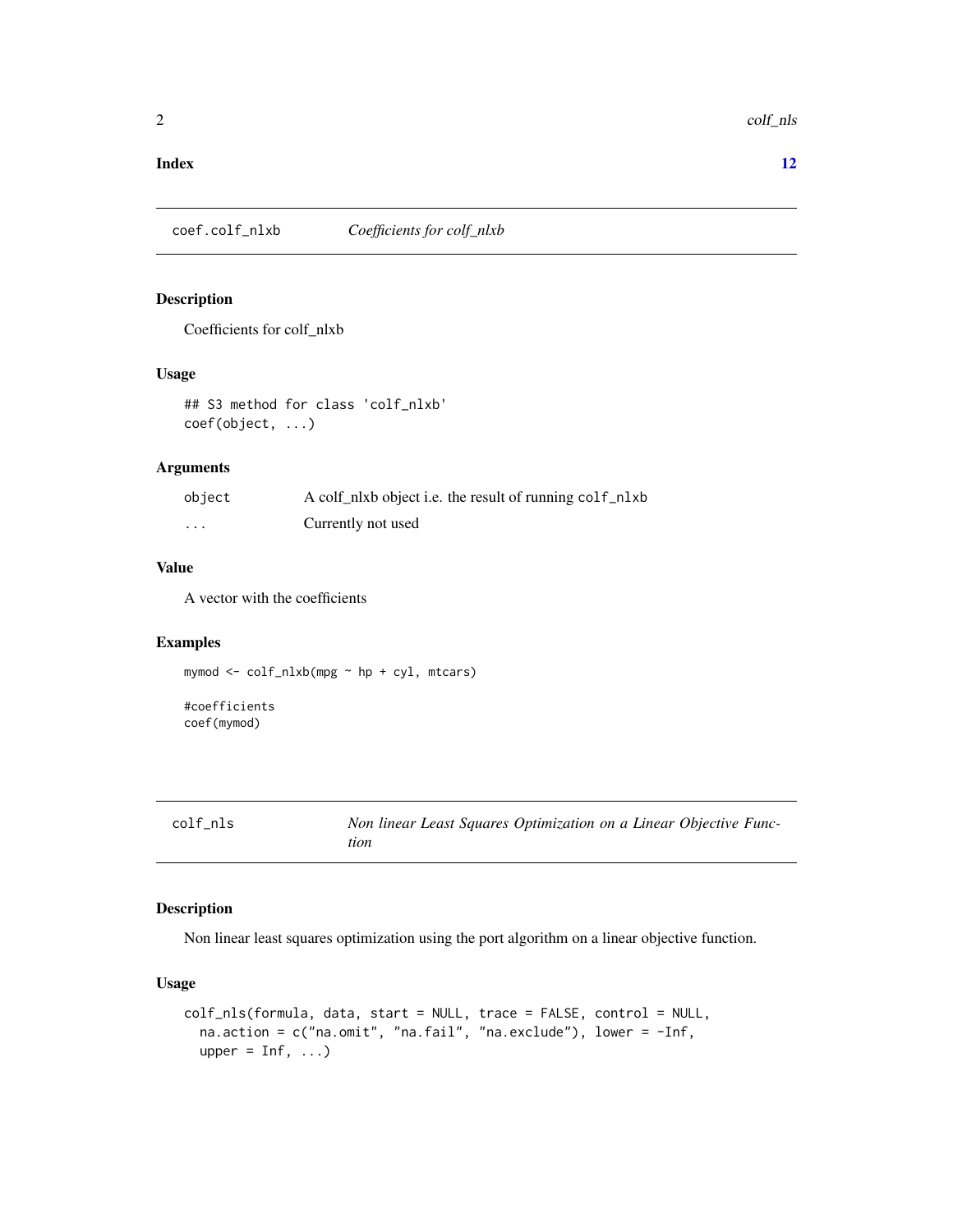#### <span id="page-2-0"></span>colf\_nls 3

#### Arguments

| formula   | The formula. This has the same syntax and supports the same features as the<br>formula in 1m. See examples.                                                                                                                                                     |
|-----------|-----------------------------------------------------------------------------------------------------------------------------------------------------------------------------------------------------------------------------------------------------------------|
| data      | A data frame containing the data of the variables in the formula.                                                                                                                                                                                               |
| start     | An atomic vector of same length as the number of parameters. If not provided a<br>cheap guess will be made. If categorical variables are included these need to be<br>takent into consideration as number of categories minus one. See examples and<br>details. |
| trace     | Logical. Defaults to FALSE. Set to TRUE if you want the intermediate progress<br>to be reported                                                                                                                                                                 |
| control   | an optional list of control settings. See nls.control for the names of the settable<br>control values and their effect.                                                                                                                                         |
| na.action | A function which indicates what should happen if NAs are present in the data<br>set. Defaults to options ('na.action'). na.fail, or na.exclude can be used.                                                                                                     |
| lower     | Lower bounds of the parameters (atomic vector). If a single number, this will be<br>applied to all parameters. Defaults to -Inf (unconstrained).                                                                                                                |
| upper     | Upper bounds of the parameters (atomic vector). If a single number, this will be<br>applied to all parameters. Defaults to Inf (unconstrained).                                                                                                                 |
| .         | Other arguments passed on to optimiser                                                                                                                                                                                                                          |

#### Details

colf\_nls uses nls, in an attempt to find the minimum of the residual sum of squares. The algorithm is applied on a linear objective function.

The function provides an easy way to apply the optimizer on a linear objective function in a similar way to lm.

start, lower and upper, if provided, can be either an atomic vector which has the same length as the number of parameters or a single number which will be replicated to match the length of the parameters. If categorical variables exist in the function these will be dummified. Out of one categorical variable, n - 1 will be created where n is the total number of categories in the variable. This needs to be taken into account when providing an atomic vector for start, lower or upper. Also, as with lm an intercept will be added which also needs to be taken into account.

#### Value

Same as nls

#### See Also

[nls,](#page-0-0) [nls.control](#page-0-0)

```
#no constraints
\text{colf}_\text{nls(mpg} \sim \text{cyl} + \text{disp}, \text{mtcars})
```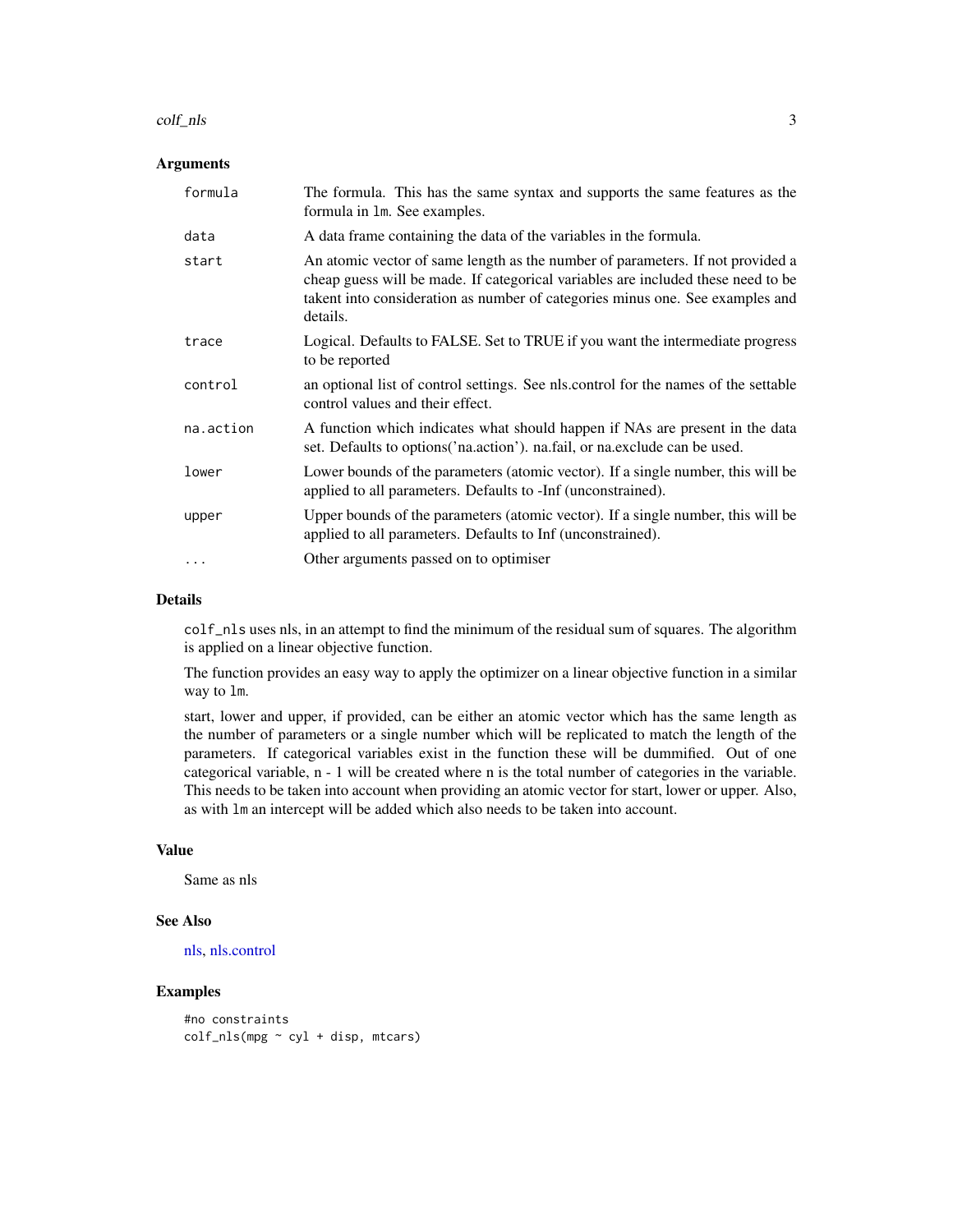```
#no intercept
\text{colf}_\text{nls(mpg} \sim 0 + \text{cyl} + \text{disp}, \text{mtcars})#including categorical variables. These will be dummified.
colf_nls(Sepal.Length ~ Sepal.Width + Species, iris)
#lower boundary will be replicated for all parameters
\text{colf} \_ \text{nls}(\text{Sepal}. \text{Length} \sim \text{Sepal}. \text{Width} + \text{Species}, \text{iris}, \text{lower} = 0.5)#species is categorical and contains 3 categories, thus we need to specify 4 lower bounds:
#the first one for the intercept.
#the second one for Sepal.Width
#the two next for the dummy variables constructed from Species.
\text{colf} \text{-} \text{nls}(\text{Sepal}. \text{Length} \sim \text{Sepal}. \text{Width} + \text{Species}, \text{iris}, \text{ lower} = \text{rep}(0.5, 4))
```

| colf nlxb |  |  |  |  |
|-----------|--|--|--|--|
|-----------|--|--|--|--|

Nash Variant of the Marquardt algorithm on a linear objective func*tion*

#### Description

Non linear least squares solution via qr linear solver on a linear objective function.

#### Usage

```
colf_nlxb(formula, data, start = NULL, trace = FALSE, lower = -Inf,
  upper = Inf, na.action = c("na.omit", "na.fail", "na.exclude"),masked = NULL, control = NULL, ...)
```
#### Arguments

| formula   | The formula. This has the same syntax and supports the same features as the<br>formula in 1m. See examples.                                                                                                                                                     |
|-----------|-----------------------------------------------------------------------------------------------------------------------------------------------------------------------------------------------------------------------------------------------------------------|
| data      | A data frame containing the data of the variables in the formula.                                                                                                                                                                                               |
| start     | An atomic vector of same length as the number of parameters. If not provided a<br>cheap guess will be made. If categorical variables are included these need to be<br>takent into consideration as number of categories minus one. See examples and<br>details. |
| trace     | Logical. Defaults to FALSE. Set to TRUE if you want the intermediate progress<br>to be reported                                                                                                                                                                 |
| lower     | Lower bounds of the parameters (atomic vector). If a single number, this will be<br>applied to all parameters. Defaults to -Inf (unconstrained).                                                                                                                |
| upper     | Upper bounds of the parameters (atomic vector). If a single number, this will be<br>applied to all parameters. Defaults to Inf (unconstrained).                                                                                                                 |
| na.action | A function which indicates what should happen if NAs are present in the data<br>set. Defaults to options ('na.action'). na.fail, or na.exclude can be used.                                                                                                     |

<span id="page-3-0"></span>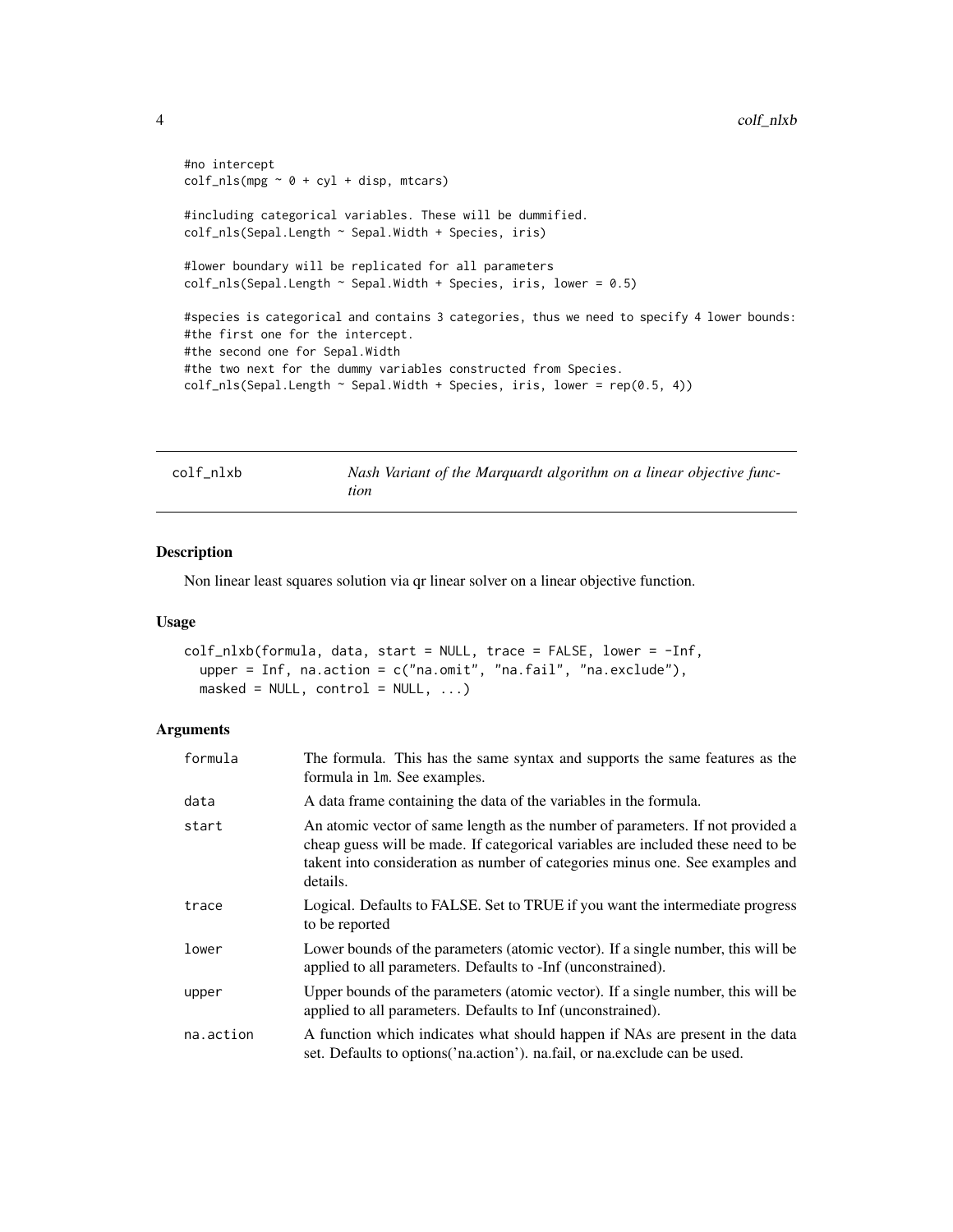| rs will not be alt |  |  |
|--------------------|--|--|

<span id="page-4-0"></span>masked Character vector of parameter names. These parameters will not be altered by the algorithm. control A list of controls for the algorithm. These are: • watch - Monitor progress. Logical, defaults to FALSE • phi - Adds phi\*identity to Jacobian inner product. Defaults to 1. • lamda - Initial Marquardt adjustment. Defaults to 0.0001. • offset - Shift to test floating point equality. Defaults to 100. • laminc - Factor to use to increase lamda. Defaults to 10. • lamdec - Factor to use to decrease lamda (lamdec / laminc). Defaults to 4. • femax - Maximum evaluations of sum of squares function. Defaults to 10000. • jemax - Maximum evaluations of the Jacobian. Defaults to 5000. • rofftest - Use a termination of the relative offset orthogonality type. • smallsstest - Exit the function if the sum of squares falls below (100  $*$ ). Machine\$double.eps)^4 times the initial sumsquares. Defaults to TRUE. ... Other arguments passed on to optimiser

### Details

colf\_nlxb uses Nash's (Nash, 1979) variant of the Marquardt algorithm, in an attempt to find the minimum of the residual sum of squares. The algorithm is applied on a linear objective function.

The function provides an easy way to apply the optimizer on a linear objective function in a similar way to lm.

start, lower and upper, if provided, can be either an atomic vector which has the same length as the number of parameters or a single number which will be replicated to match the length of the parameters. If categorical variables exist in the function these will be dummified. Out of one categorical variable, n - 1 will be created where n is the total number of categories in the variable. This needs to be taken into account when providing an atomic vector for start, lower or upper. Also, as with lm an intercept will be added which also needs to be taken into account.

#### Value

Same as nlxb

#### See Also

[nlxb](#page-0-0)

#### Examples

```
#no constraints
\text{colf\_nlxb}(\text{mpg} \sim \text{cyl} + \text{disp}, \text{mtcars})#no intercept
\text{colf\_nlxb}(\text{mpg} \sim 0 + \text{cyl} + \text{disp}, \text{mtcars})
```
#including categorical variables. These will be dummified.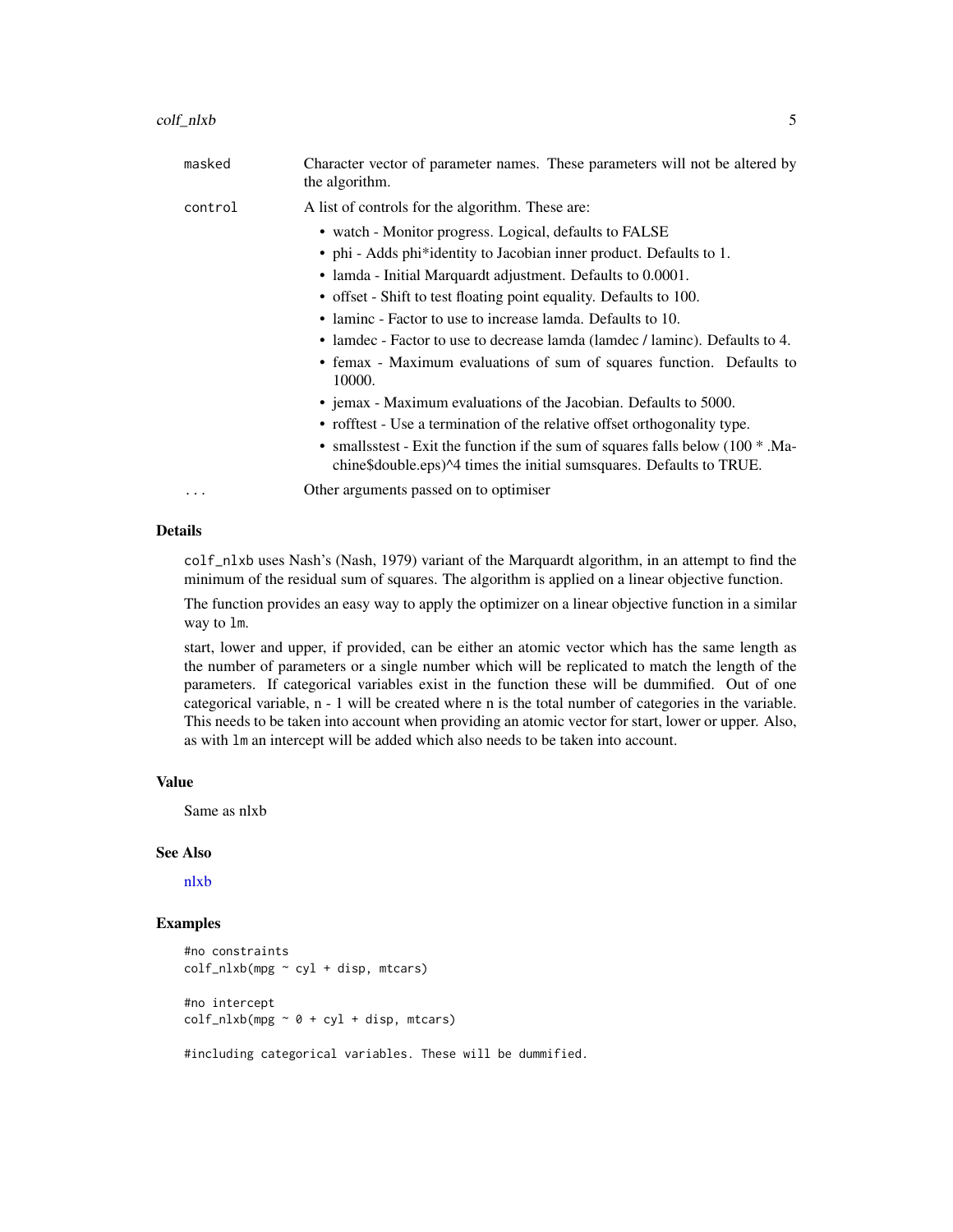```
colf_nlxb(Sepal.Length ~ Sepal.Width + Species, iris)
#lower boundary will be replicated for all parameters
\text{colf\_nlxb(Sepal.Length} \sim \text{Sepal.Width} + \text{Species}, \text{iris}, \text{lower} = 0.5)#species is categorical and contains 3 categories, thus we need to specify 4 lower bounds:
#the first one for the intercept.
#the second one for Sepal.Width
#the two next for the dummy variables constructed from Species.
\text{colf\_nlxb(Sepal.Length } \sim \text{Sepal.Width } + \text{ Species}, \text{iris}, \text{lower} = \text{rep}(0.5, 4))
```
construct\_formula *Construct an nls-compatible formula from an lm style formula*

#### Description

Construct an nls-compatible formula from an lm style formula

#### Usage

```
construct_formula(formula, data)
```
#### Arguments

| formula | The formula. This has the same syntax and supports the same features as the<br>formula in 1m. See examples. |
|---------|-------------------------------------------------------------------------------------------------------------|
| data    | A data frame containing the data of the variables in the formula.                                           |

#### Details

construct\_formula creates the parameters needed for the formula to be compatible with nls style functions. It also creates and returns the modelling set.

construct\_formula will make syntactically valid names (if applicable) otherwise the optimizers will fail. To make these names make.names is used. Check examples.

#### Value

A list of three elements:

- model\_formula An nls compatible formula
- model\_data The modelling set created (inlcuding dummy variables, if any)
- x\_param\_names The names of the parameters

#### See Also

[nls,](#page-0-0) [make.names](#page-0-0)

<span id="page-5-0"></span>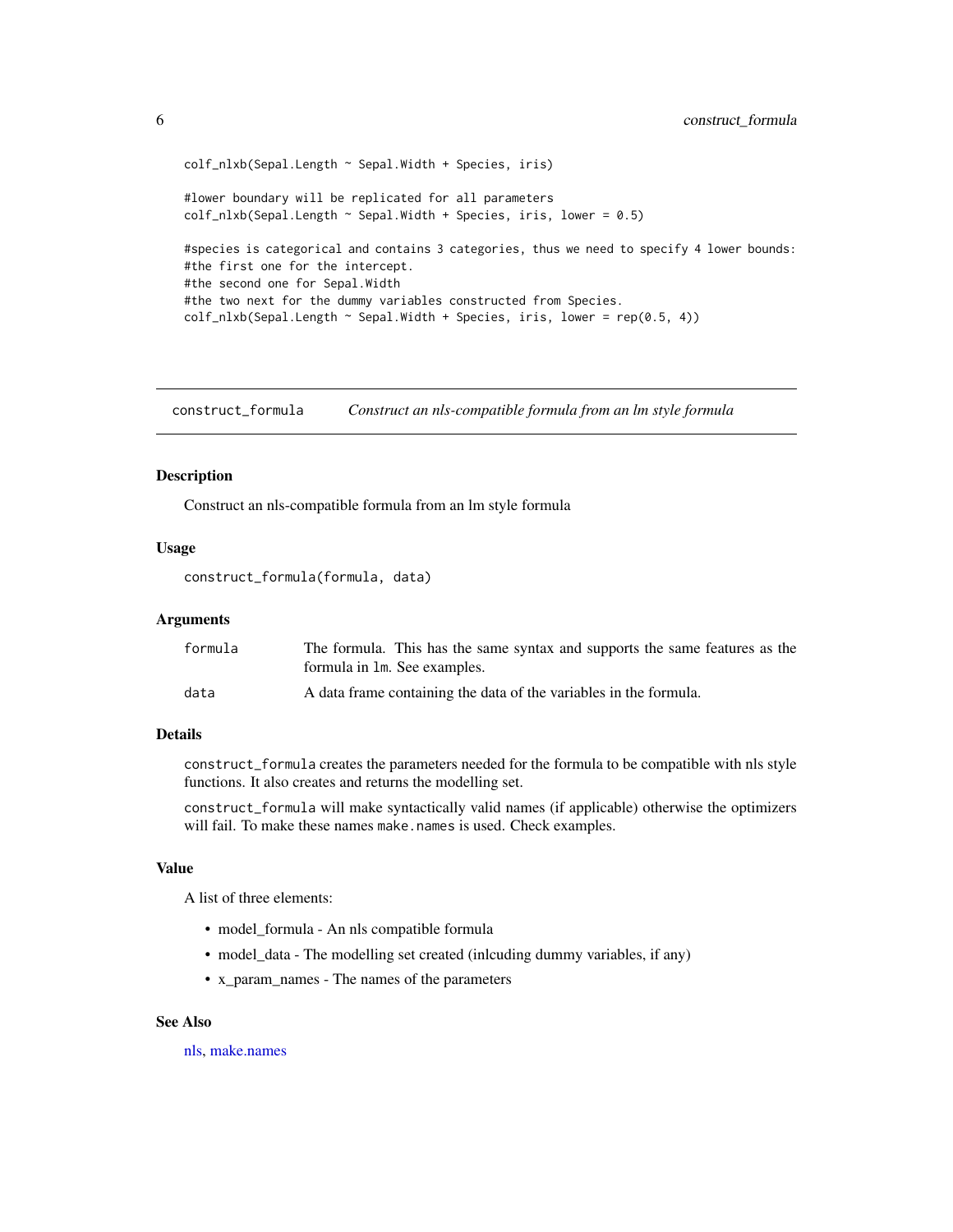# <span id="page-6-0"></span>fitted.colf\_nlxb 7

# Examples

```
#simple syntax
construct_formula(mpg ~ hp + cyl, mtcars)
#example of make.names to create syntactically valid names
make.names('(foo/^@bar)')
#function will create syntactically valid names (if applicable)
#otherwise the optimizers will fail
construct_formula(mpg ~ I(hp + cyl), mtcars)
construct_formula(mpg \sim (hp + cyl + disp)^3, mtcars)
```
fitted.colf\_nlxb *Fitted values for colf\_nlxb*

# Description

Fitted values for colf\_nlxb

#### Usage

```
## S3 method for class 'colf_nlxb'
fitted(object, ...)
```
#### Arguments

| object   | A colf_nlxb object i.e. the result of running colf_nlxb |
|----------|---------------------------------------------------------|
| $\cdots$ | Currently not used                                      |

# Value

A vector with the fitted values

```
mymod <- colf_nlxb(mpg ~ hp + cyl, mtcars)
#fitted values
fitted(mymod)
```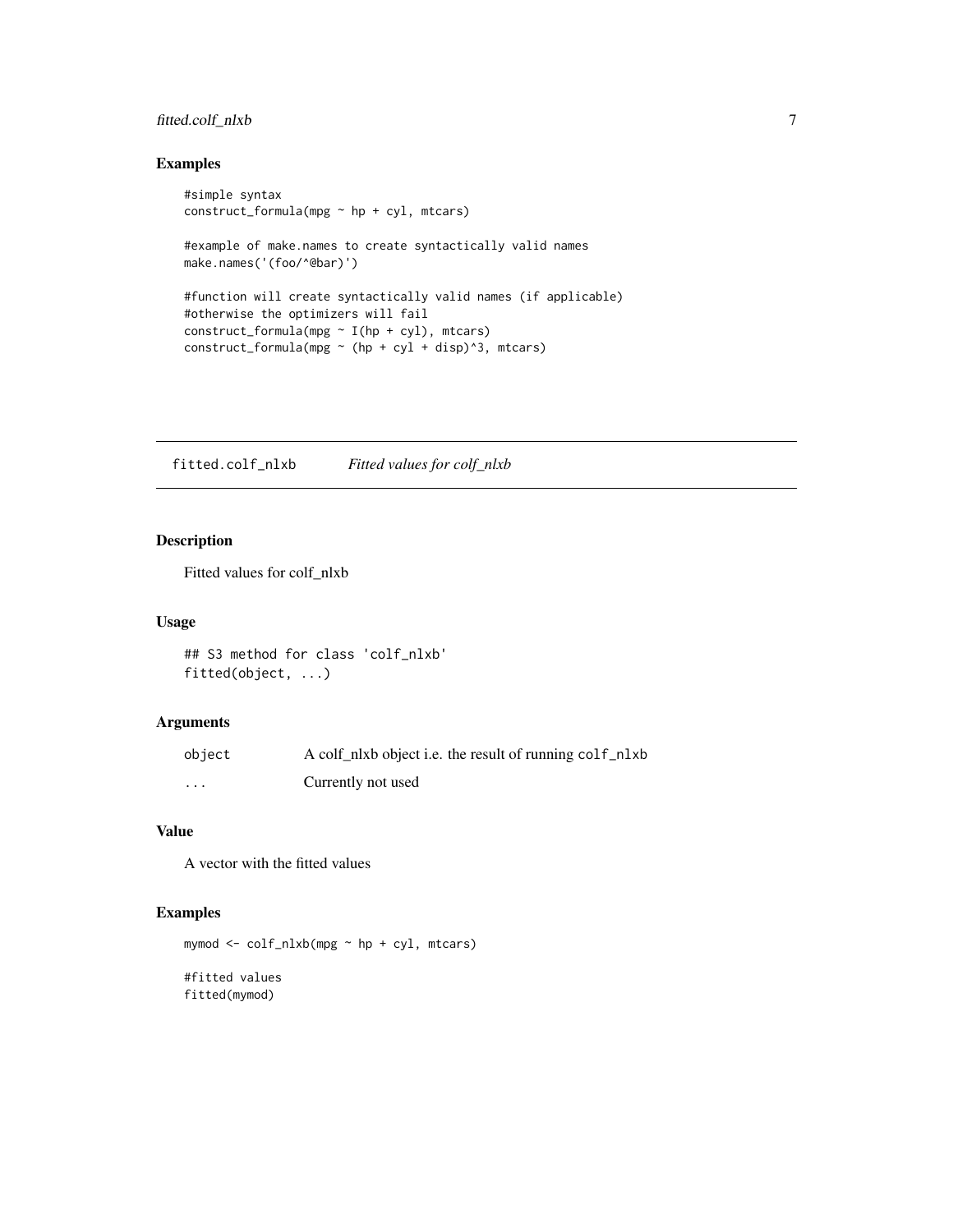<span id="page-7-0"></span>predict.colf\_nls *Predict method for colf\_nls*

# Description

Predict method for colf\_nls

#### Usage

```
## S3 method for class 'colf_nls'
predict(object, newdata, ...)
```
# Arguments

| object    | A colf_nls object                                                                               |
|-----------|-------------------------------------------------------------------------------------------------|
| newdata   | A new data frame which contains the same column names and classes as the<br>original data.frame |
| $\ddotsc$ | Currently not used                                                                              |

#### Details

predict.colf\_nls will use the fit model to predict on a new data set.

When using predict.colf\_nls make sure the column names and classes of the new data set are the same as the data the model was trained on.

#### Value

A vector with the predictions

```
mymod <- colf_nls(mpg ~ hp + cyl, mtcars)
#prediction
predict(mymod, mtcars)
```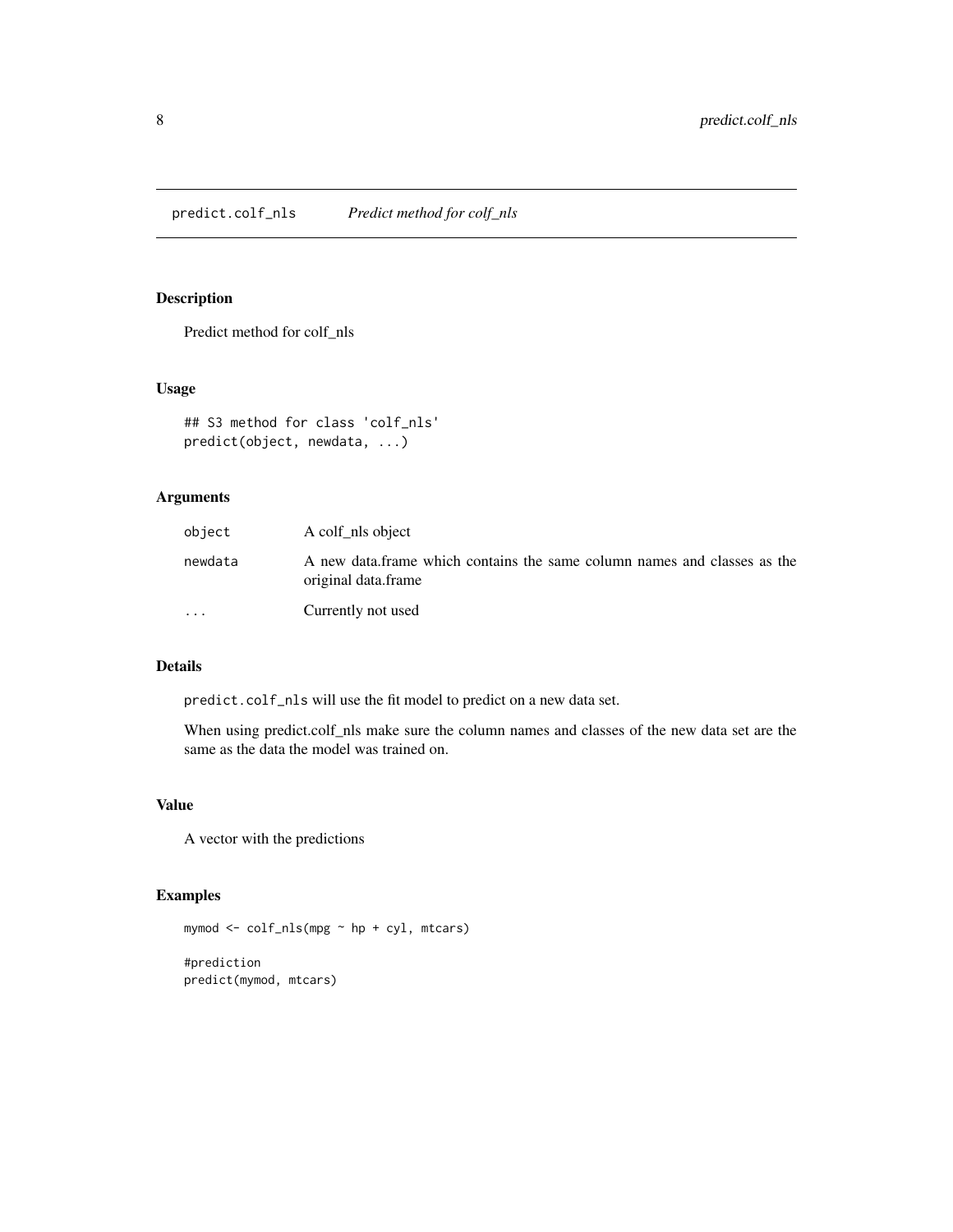# <span id="page-8-0"></span>Description

Predict method for colf\_nlxb

#### Usage

```
## S3 method for class 'colf_nlxb'
predict(object, newdata, ...)
```
# Arguments

| object    | A colf_nls object                                                                               |
|-----------|-------------------------------------------------------------------------------------------------|
| newdata   | A new data frame which contains the same column names and classes as the<br>original data.frame |
| $\ddotsc$ | Currently not used                                                                              |

#### Details

predict.colf\_nlxb will use the fit model to predict on a new data set.

When using predict.colf\_nlxb make sure the column names and classes of the new data set are the same as the data the model was trained on.

#### Value

A vector with the predictions

```
mymod <- colf_nlxb(mpg ~ hp + cyl, mtcars)
#prediction
predict(mymod, mtcars)
```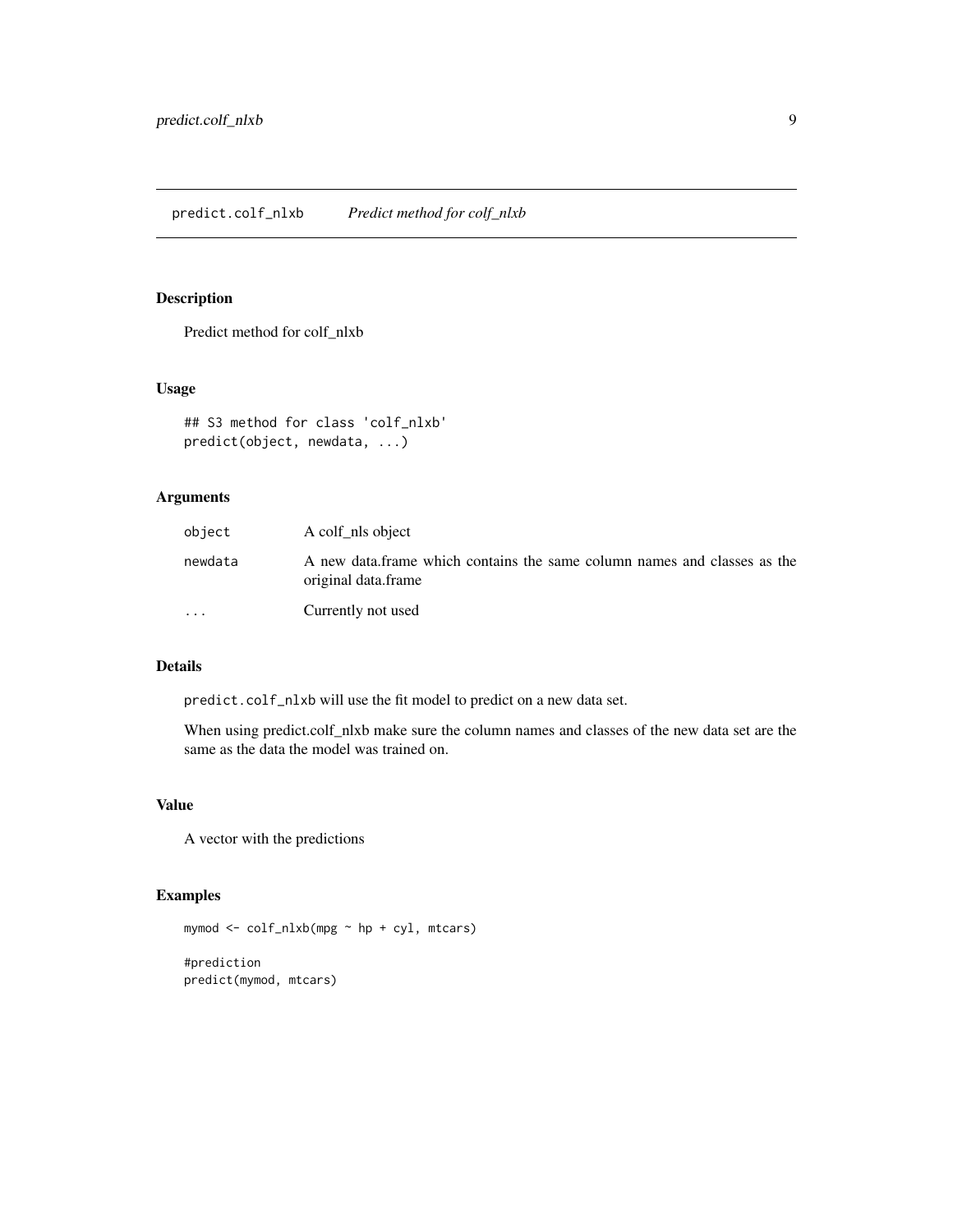<span id="page-9-0"></span>print.colf\_nlxb *colf\_nlxb Print method*

# Description

colf\_nlxb Print method

# Usage

```
## S3 method for class 'colf_nlxb'
print(x, \ldots)
```
#### Arguments

|                         | A colf_nlxb object i.e. the result of running colf_nlxb |
|-------------------------|---------------------------------------------------------|
| $\cdot$ $\cdot$ $\cdot$ | Currently not used                                      |

# Value

Printing the colf\_nlxb object

# Examples

```
mymod <- colf_nlxb(mpg ~ hp + cyl, mtcars)
```
#print print(mymod)

residuals.colf\_nlxb *Residuals for colf\_nlxb*

# Description

Residuals for colf\_nlxb

# Usage

```
## S3 method for class 'colf_nlxb'
residuals(object, ...)
```
# Arguments

| object | A colf nlxb object i.e. the result of running colf nlxb |
|--------|---------------------------------------------------------|
| .      | Currently not used                                      |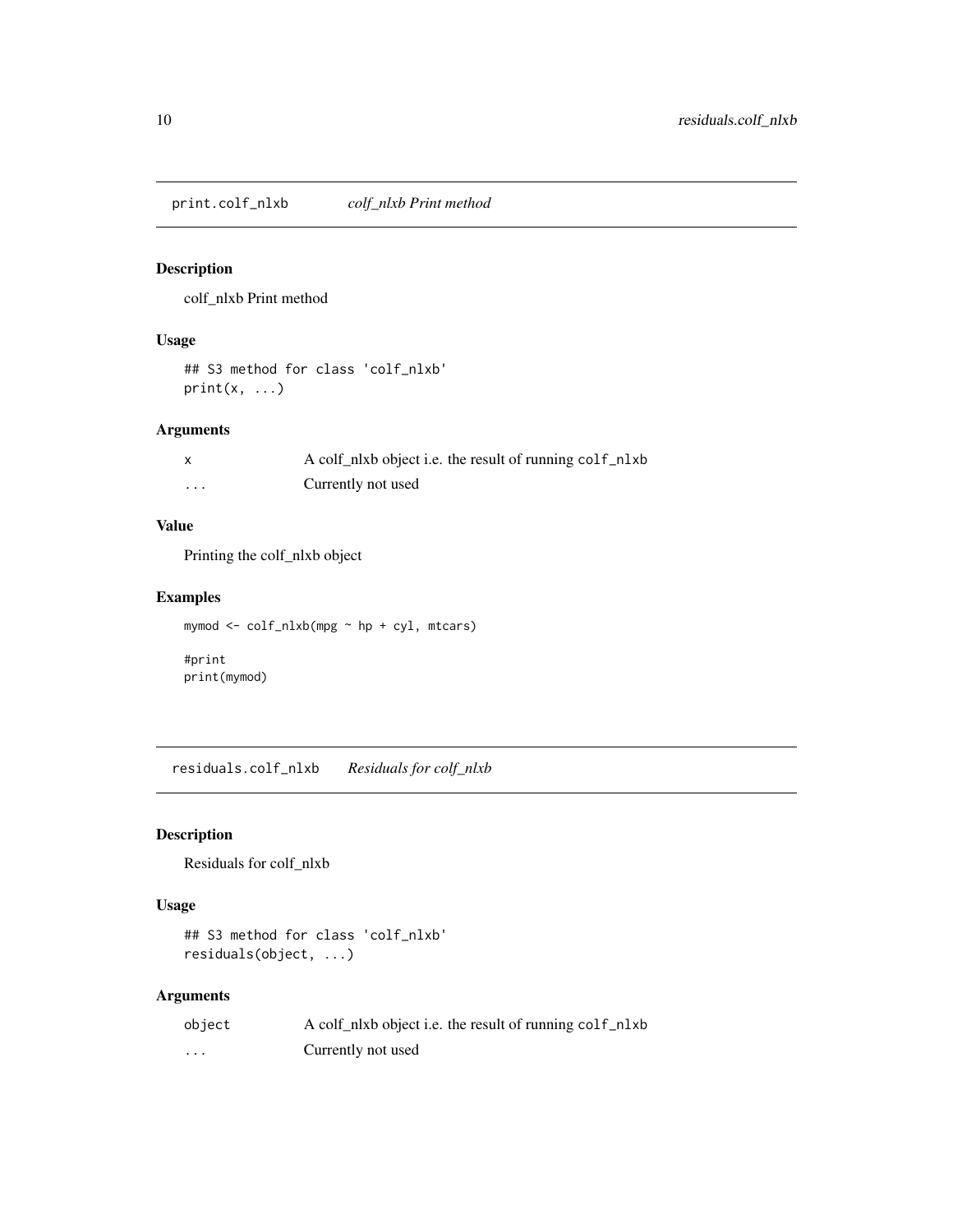# <span id="page-10-0"></span>summary.colf\_nlxb 11

# Value

A vector with the residuals

# Examples

```
mymod <- colf_nlxb(mpg ~ hp + cyl, mtcars)
```
#residuals residuals(mymod) resid(mymod)

summary.colf\_nlxb *colf\_nlxb Summary*

# Description

colf\_nlxb Summary

# Usage

## S3 method for class 'colf\_nlxb' summary(object, ...)

# Arguments

| object | A colf_nlxb object i.e. the result of running colf_nlxb |
|--------|---------------------------------------------------------|
| .      | Currently not used                                      |

# Value

The summary of the model

# Examples

mymod <- colf\_nlxb(mpg ~ hp + cyl, mtcars)

#summary summary(mymod)